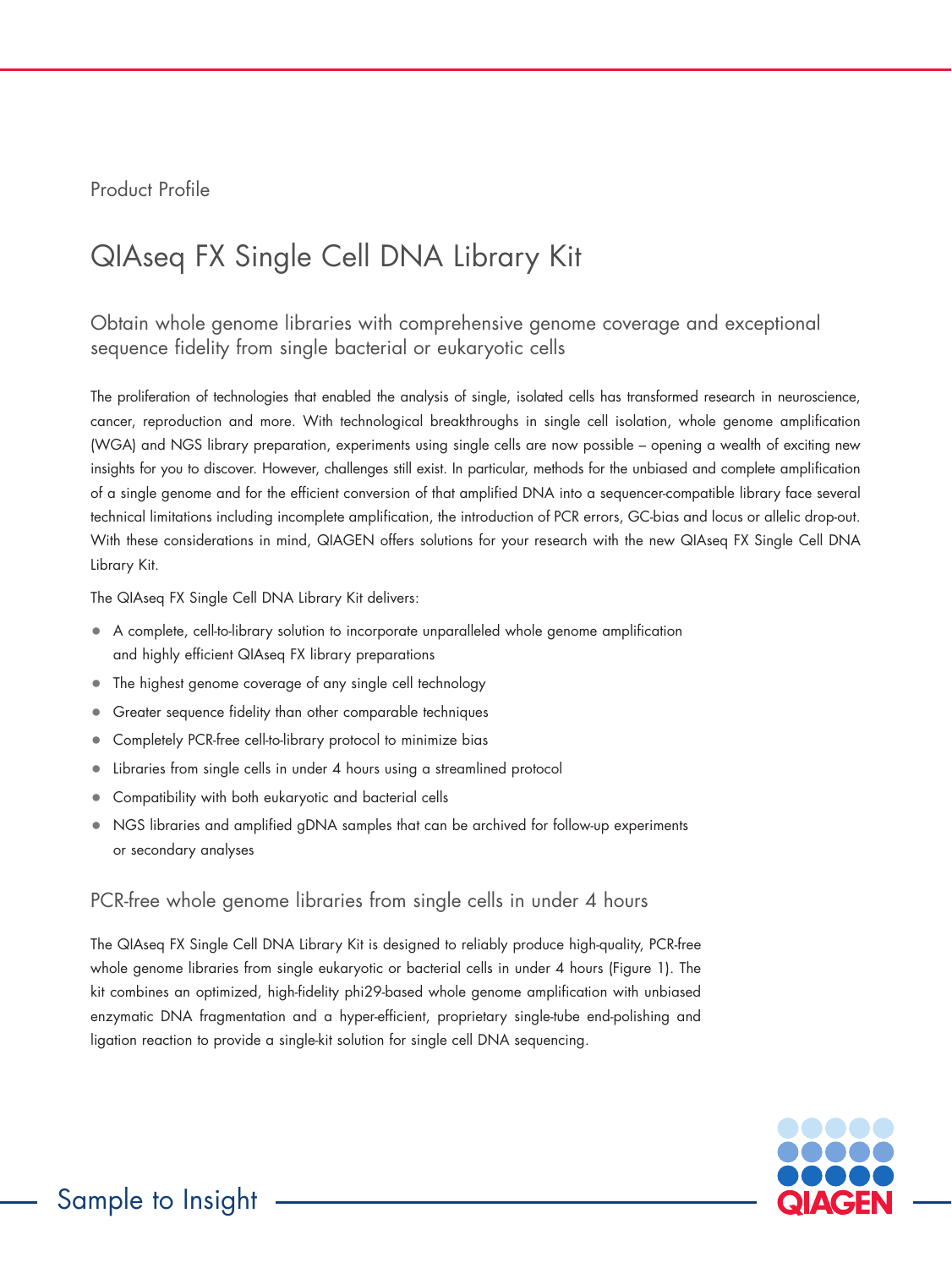

3 h 45 min with ~40 min hands-on time

Figure 1. QIAseq FX Single Cell DNA workflow.



Figure 2. GC-bias of single cell whole genome sequencing kits. Libraries were generated from either bulk gDNA using the QIAseq FX DNA Library Kit or from single peripheral blood mononuclear cells (PBMC) using the QIAseq FX Single Cell DNA Library Kit or kits from two other suppliers.



Figure 3. Average genome coverage for several single cell libraries. Libraries were generated from single PBMC using the QIAseq FX Single Cell DNA Library Kit or kits from two other suppliers and sequenced at low depth using an MiSeq. Data were analyzed according to Zhang, CZ, et al. (2015) Nat. Commun. 6, 6822. Computed maximum achievable coverage by unlimited sequencing capacity are plotted.

The entire process, from isolated single cell to sequencerready library (Figure 1), is performed without PCR, completely eliminating the possibility of generating PCR duplicates, which at moderate to high read depths, cannot be distinguished from biologically meaningful data. The extensive use of PCR during both whole genome amplification and library preparation also introduces substantial GC-bias, and leads to underrepresenting GC-rich regions of the genome (Figure 2).

#### Maximize genome coverage and your discoveries

The optimized multiple displacement annealing-based whole genome amplification technology employed by the QIAseq FX Single Cell DNA Library Kit provides the most complete representation of the genome (Figure 3). This comprehensive, uniform amplification ensures even representation of the input DNA, providing an effective use of available sequencing depth and reducing locus drop-out, where coverage of biologically meaningful regions of the genome is not available for a subset of samples in your dataset.

This exceptional genome coverage enables powerful new types of experiments, such as low-pass consensus variant calling for the identification of rare mutations in cancer samples at extremely low sequencing depth. Additionally, the QIAseq FX Single Cell DNA Library Kit is the only kit compatible with both eukaryotic and bacterial cells, enabling novel applications such as de novo genome assembly from unculturable bacteria in microbiome samples. For more information on current advances in single cell research, see our Single Cell Knowledge Hub under Knowledge Area at www.qiagen.com.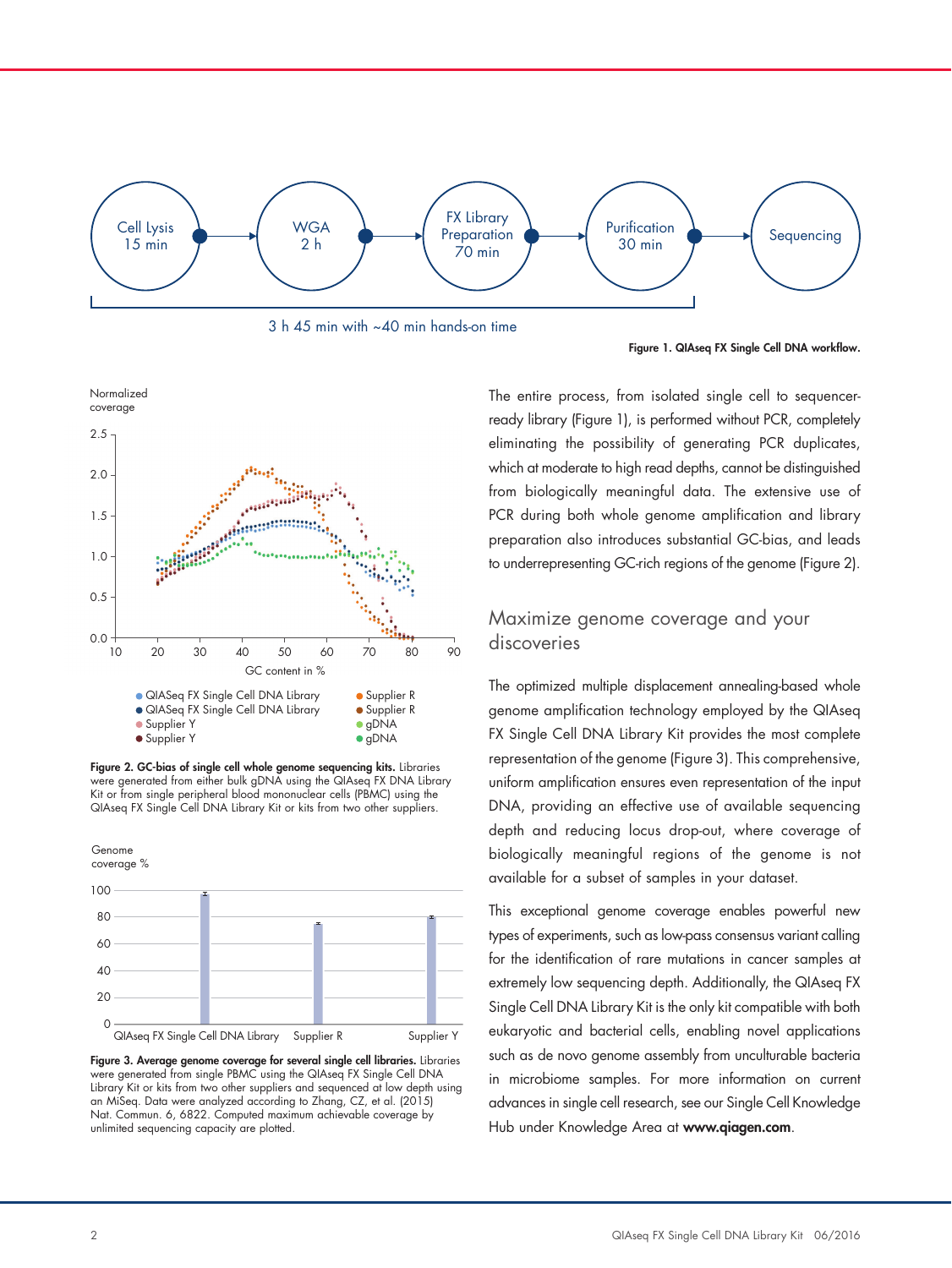## Ultra-high sequence fidelity reduces background when analyzing sequence variants

Mutation detection from single cells is critical when examining heterogeneous tissues such as tumor samples, where variants specific to a low proportion of cells in a population are diluted to the point of non-detection when analyzing bulk samples. However, the amplification technologies employed in single cell workflows often introduce an unacceptably high number of artificial sequence variants. During analysis, the reads containing these sequence errors contribute substantially to background noise and in some instances can pass variant calling algorithms and generate false positives, wasting valuable analysis efforts and obscuring the true biological meaning of the dataset. The MDA employed by the QIAseq FX Single Cell DNA Library Kit has been proven both in-house and by external researchers to deliver the highest fidelity dataset (Figure 4), ensuring that you can have confidence that the sequence variants detected are true mutations in the cell and not artifacts.

### The only choice for combined mutation and copy-number variation detection

While the sequence variants of each single cell provide a great deal of biological meaning, copy number and other structural variations can also add a valuable insight to any analysis. In addition to best-in-class genome coverage, minimal bias and fewer false positive sequence variants, the QIAseq FX Single Cell DNA Library Kit enables the detection of both aneuploidy and sub-chromosomal copy number variations (Figure 5). Additionally, with the most complete genome coverage, you can be sure that smaller structural variants are not missed due to low coverage over certain genomic regions.



Figure 4. Sequence error rates of several single-cell NGS methods. Single cell libraries were prepared from isolated PBMCs using QIAseq FX Single Cell DNA Library Kit or kits from two other suppliers and sequenced with an Illumina MiSeq. Reads were mapped to the human genome (hg19) and sequence mismatches between NGS data and the reference were computed. All analysis was performed with CLC Genomic workbench 8.5.1. Data plotted are the mean proportion of sequence differences +/- standard deviation for 3 individual libraries prepared with each kit.



Figure 5. Detection of small copy-number variations. Methods and specifics (chromosome, size of CNV). Single cell libaries from PBMCs and Jurkat cell were prepared using QIAseq FX Single Cell DNA Library Kit and sequenced at Depth 0.1x. Reads were mapped using BWA mem to human genome (GRCh38) and copy number variation of Jurkat vs PBMCs (control diploid cells) was assessed using the script published in: Chao Xie, Martti T Tammi, "CNV-seq, a new method to detect copy number variation using high-throughput sequencing", BMC Bioinformatics, 2009,10:80, DOI: 10.1186/1471-2105-10-80. Plotted is the Log2 ratio(Jurkat/PBMC) of coverage using a window size of 500Kb for chromosome 2 from a cell with an approximately 2.5 Mbp deletion.